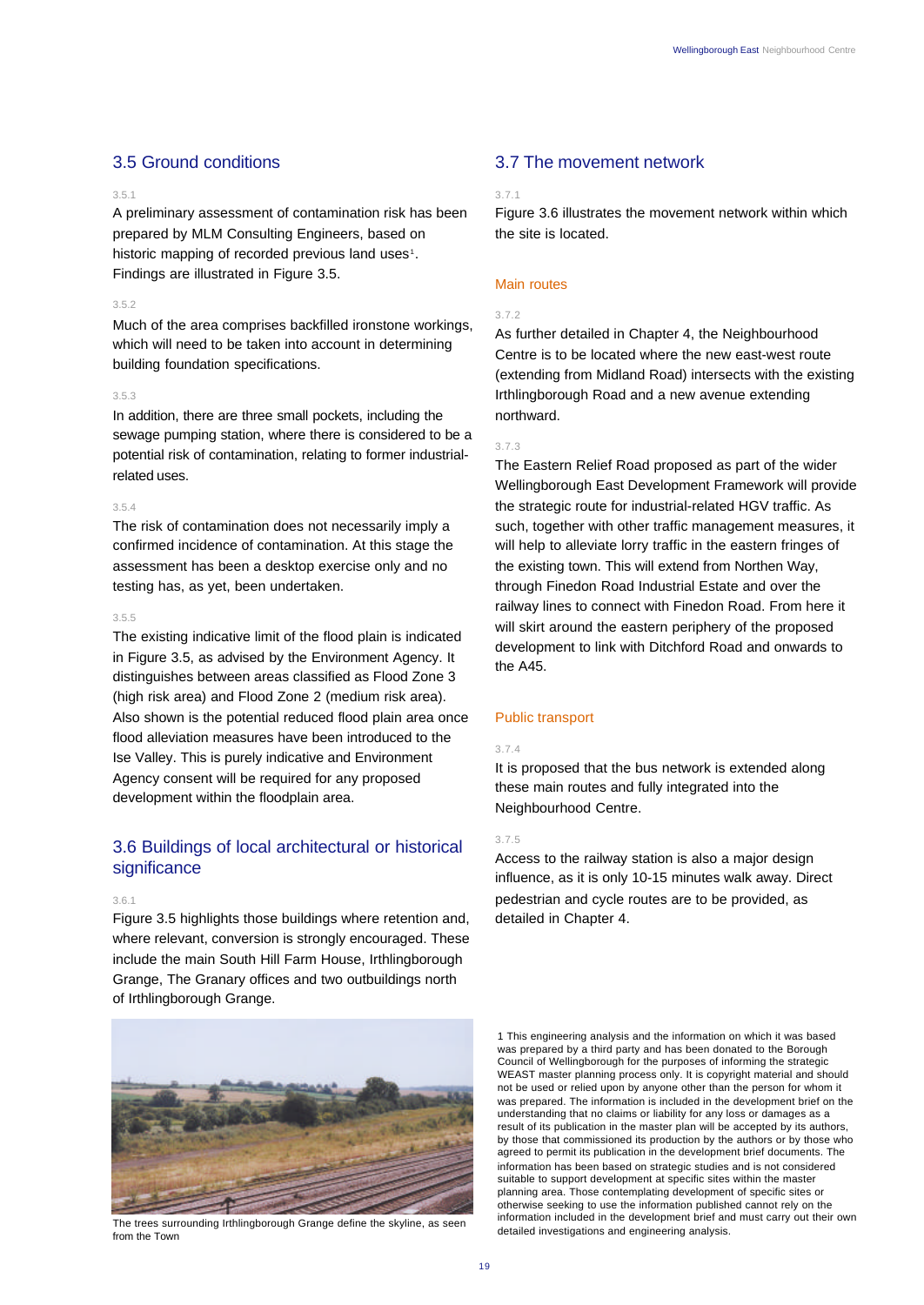

Wellingborough East Neighbourhood Centre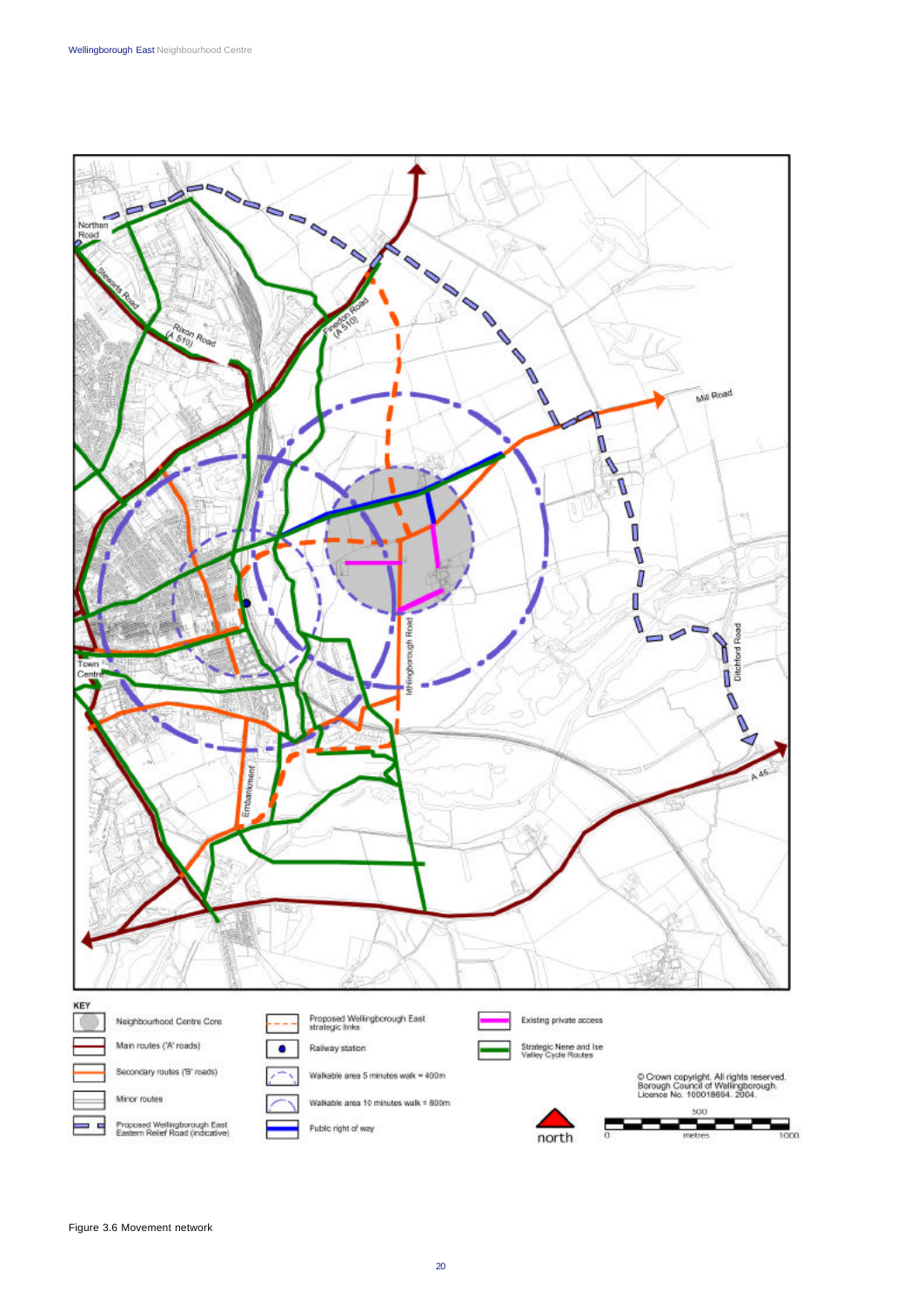## Pedestrian rights of way

## 3.7.6

Other than Irthlingborough Road, the only other pedestrian right of way is along the trackway that extends east-west along the southern boundaries of South Hill Farm to connect with Mill Road and southwards from this point to connect with Irthlingborough Road.

## Cycle routes

#### 3.7.7

The designated cycle route along Irthlingborough Road will need to be integrated into designs.

### Private access

#### 3.7.8

Existing private accessways extend from Irthlingborough Road to:

- the pumping station;
- Irthlingborough Grange from the west;
- The Granary hi-tech offices accessed on a track parallel to a track to Irthlingborough Grange kennels;
- Irthlingborough Grange kennels accessed on a track parallel to track to The Granary leading northward to Irthlingborough Road;
- South Hill Farm and adjacent houses;

# 3.8 Legibility

#### 3.8.1

Figure 3.7 illustrates the site's "legibility". This summarises how the area is composed and experienced. It provides a composite plan that brings together some of the key features mentioned in the analysis above, namely:

- The existing buildings, including the rear of the Laurence Leyland Industrial Estate to the south;
- The physical characteristics of the existing routes  $-$ Irthlingborough Road and the trackway to Mill Road;
- Significant vegetation;
- The views into and out of the site (reviewed in 3.2); and
- The proposed east-west link and the natural focal point of the neighbourhood centre where this crosses Irthlingborough Road.



The town viewed from the site (looking along the pumping station access)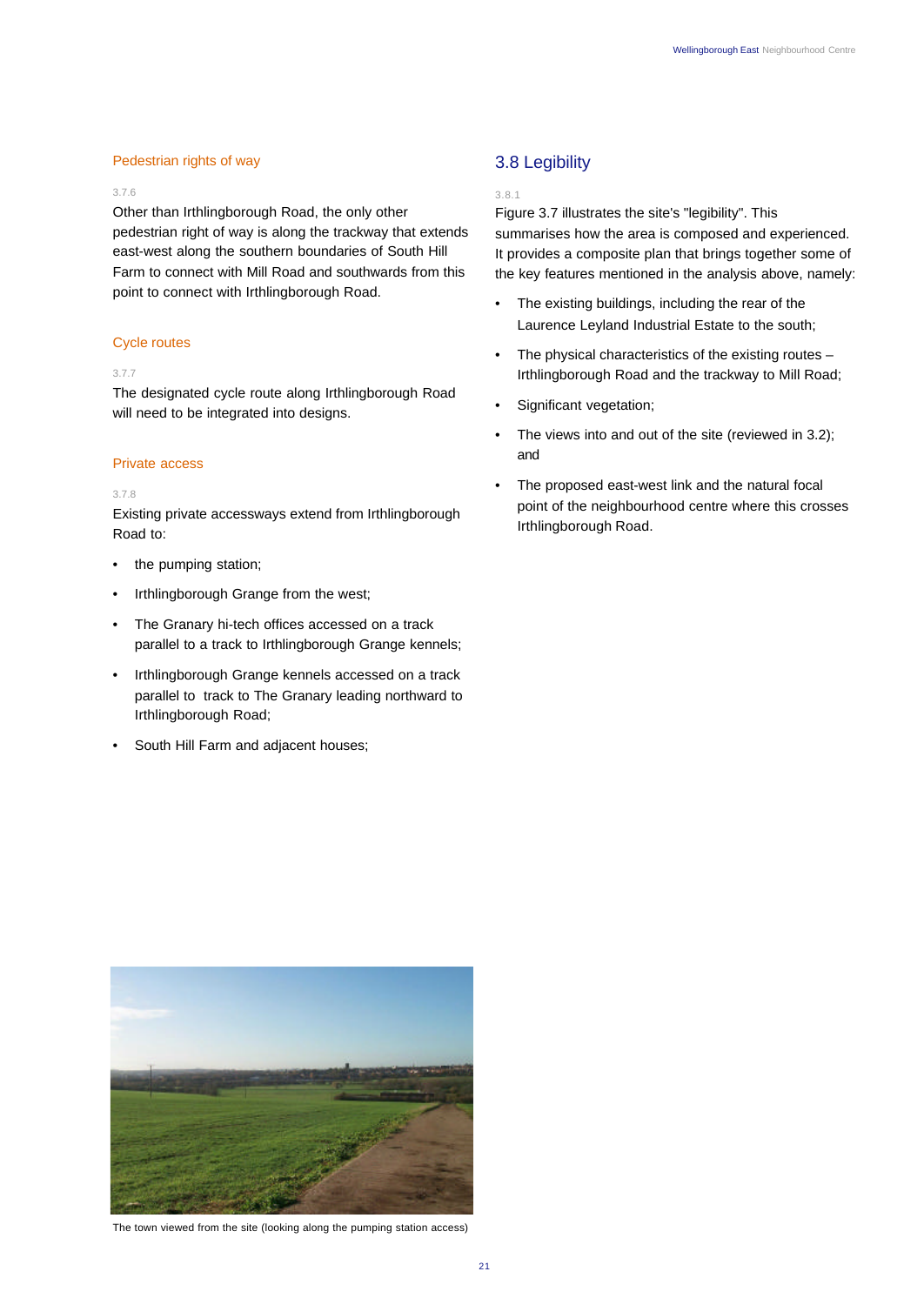